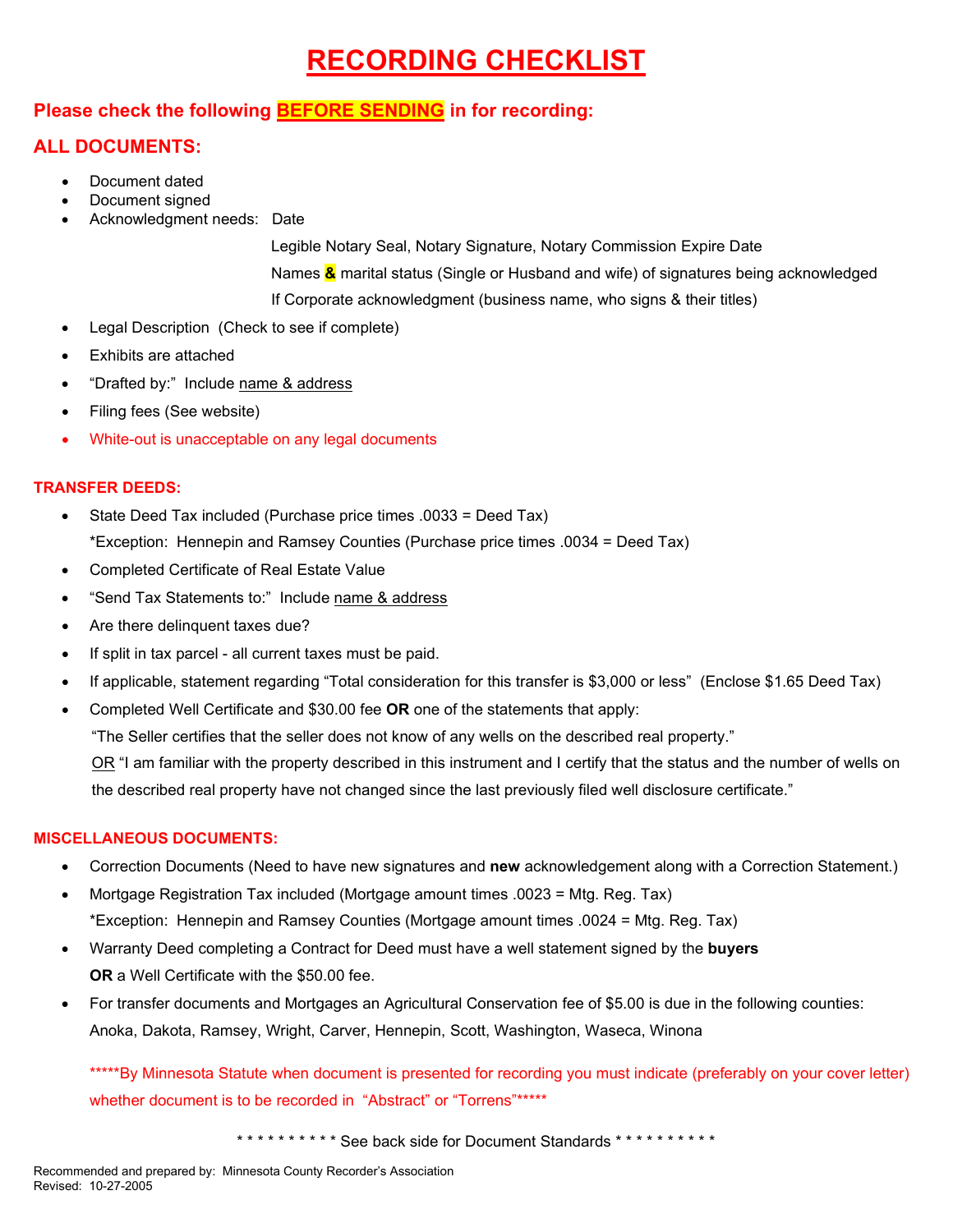# **DOCUMENT STANDARDS**

## **Minnesota Statutes 507.093**

## **STANDARDS FOR DOCUMENTS TO BE RECORDED OR FILED (IN PART).**

a) The following standards are imposed on documents to be recorded with the County Recorder or Registrar of Titles:

- 1. The document shall consist of one or more individual sheets measuring no larger than 8.5 inches by 14 inches.
- 2. The form of the document shall be printed, typewritten, or computer generated in black ink and the form of the document shall not be smaller than 8-point type.
- 3. The document shall be on white paper of not less than 20-pound weight with no background color, images or writing and shall have a clear border of approximately one-half inch on the top, bottom and each side.
- 4. The first page of the document shall contain a blank space at the top measuring three inches, as measured from the top of the page. The right half is to be used by the County Recorder or Registrar of Titles for recording information and the left half is to be used by the County Auditor or Treasurer for certification.
- 5. The title of the document shall be prominently displayed at the top of the first page below the blank space referred to in clause (4).
- 6. No additional sheet shall be attached or affixed to a page that covers up any information or printed part of the form.
- 7. A document presented for recording or filing must be sufficiently legible to reproduce a readable copy using the County Recorder's or Registrar of Title's current method of reproduction.

### **Minnesota Statutes 508.82 REGISTRAR'S FEES**

Subdivision 2 - Variance from standards. A document **should** conform to the standards in section 507.093, paragraph (a), but should not be rejected unless the document is not legible or cannot be archived. This subdivision applies only to documents dated after July 31, 1997, and does not apply to Minnesota uniform conveyancing blanks on file in the office of the commissioner of commerce provided for under section 507.09, certified copies, or any other form provided for under Minnesota Statutes. Effective July 1, 2005.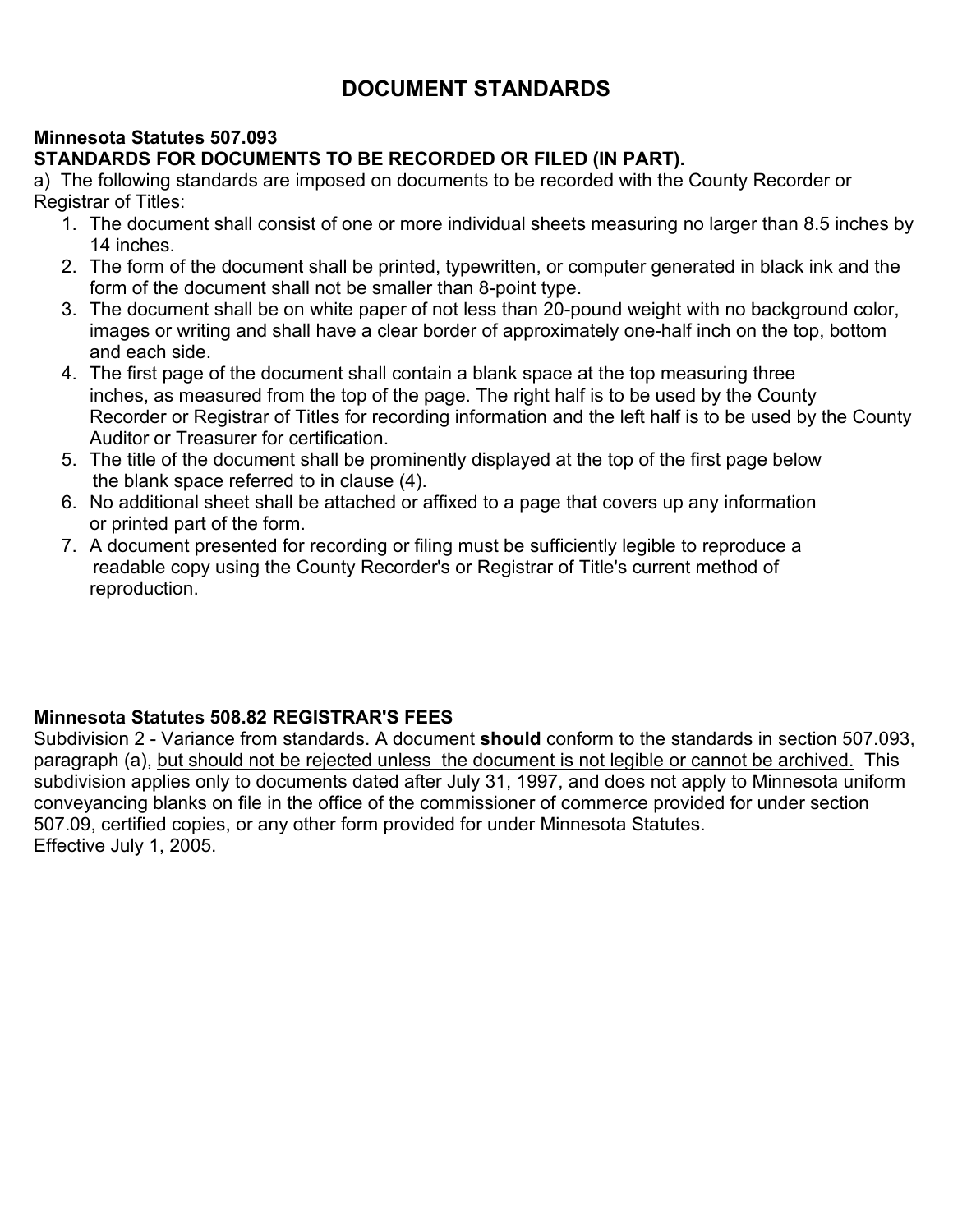## **STATE-WIDE COUNTY RECORDING FEES**

## **Revised July 2008**

# **Abstract Department**

| <b>Recording Document</b>                                                  | \$46.00<br>\$10.50 State Treasury General Fund<br>\$10.00 Recorder Technology Fund<br>\$11.00 Unallocated Fund<br>\$14.50 County General Fund |
|----------------------------------------------------------------------------|-----------------------------------------------------------------------------------------------------------------------------------------------|
| Multiple Satisfactions / Assignments                                       | $$46.00$ with 4 document citations or less<br>\$10.00 additional for each document cited over first 4                                         |
| Well Disclosure Statement                                                  | \$45.00<br>\$37.50 State Treasury General Fund<br>\$7.50 County General Fund                                                                  |
| Plat                                                                       | \$56.00<br>\$10.50 State Treasury General Fund<br>\$10.00 Recorder Technology Fund<br>\$11.00 Unallocated Fund<br>\$24.50 County General Fund |
| Amended: Floor Plan (515), Condominium (515A),<br>CIC Plat or amend (515B) | 50 cents per apartment or unit with a \$56.00 Minimum                                                                                         |

## **Copies and Searches**

| Non-Certified Copy                                                                                                                                                                                                                   | As determined by the County Board<br>$Copy/Image/Microfilm - a like amount$ |
|--------------------------------------------------------------------------------------------------------------------------------------------------------------------------------------------------------------------------------------|-----------------------------------------------------------------------------|
| Certified Copies                                                                                                                                                                                                                     | $$10.00$ per document (Flat fee)                                            |
| <b>Fax Copies</b>                                                                                                                                                                                                                    | As determined by the County Board                                           |
| Copy of an official plat<br>Add certification                                                                                                                                                                                        | \$10.00<br>\$5.00<br>(Large plat size only)                                 |
| Copy of : Floor Plan (515), Condominium (515A),<br>$\vert$ CIC Plat (515B)                                                                                                                                                           | $$1.00$ per page<br>$$10.00$ Minimum                                        |
| Non-certified Copy or duplicate original<br>Must be submitted with recording<br>Upon receipt mark "Duplicate" or "Copy" and show<br>recording date;<br>Show document number assigned to original, if available<br>Return immediately | \$2.00<br>\$2.00 County General fund                                        |

# **Abstract Services**

# **(Set by County Board on Recommendation of Recorder)**

# **Fees shall not exceed:**

| Abstract Certificate                                                                                      | $\frac{$100.00}{}$      |
|-----------------------------------------------------------------------------------------------------------|-------------------------|
| Per Entry                                                                                                 | \$10.00                 |
| Per page for each Exhibit included as part of entry                                                       | \$1.00                  |
| Per name for each name search certification<br>[(Federal, State and County) (Used to be \$2.00 $\omega$ ) | $\sqrt{$5.00}$ $\omega$ |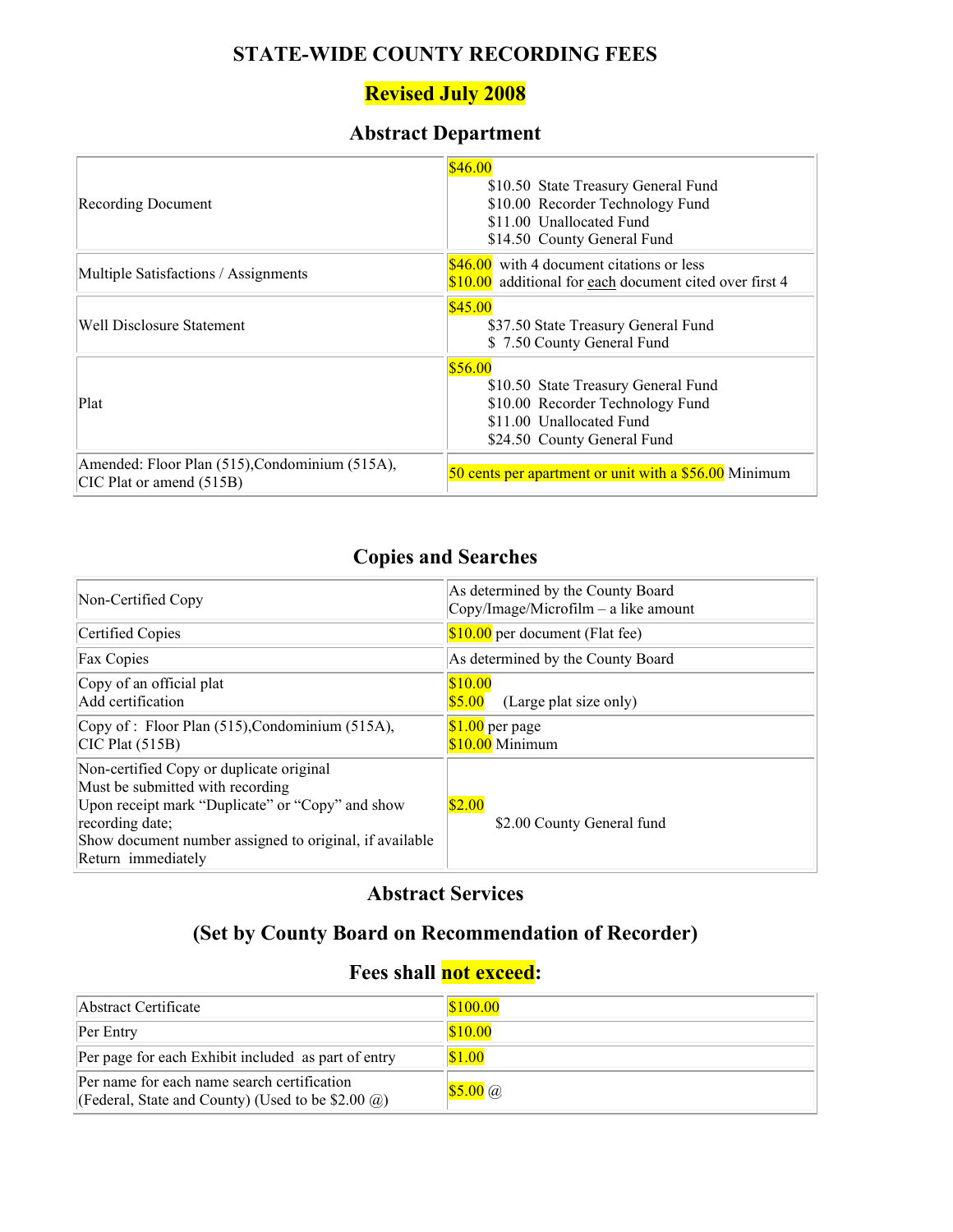# **Torrens Department**

| Original Certificate of Title<br>OR<br><b>First CPT</b> | \$46.00<br>\$10.50 State Treasury General Fund<br>\$1.50 State Assurance Fund<br>\$10.00 Recorder Technology Fund<br>\$11.00 Unallocated Fund<br>\$13.00 County General Fund                                                                                                                      |
|---------------------------------------------------------|---------------------------------------------------------------------------------------------------------------------------------------------------------------------------------------------------------------------------------------------------------------------------------------------------|
| Document Transferring Certificate                       | \$46.00<br>\$40.00 for each additional new certificate, thereafter<br>\$10.50 State Treasury General Fund<br>\$1.50 State Assurance Fund<br>\$10.00 Recorder Technology Fund<br>\$11.00 Unallocated Fund<br>\$13.00 County General Fund<br>\$40.00 County General Fund for multiple new<br>Certs. |
| Plat                                                    | \$56.00<br>\$40.00 for each additional new certificate, thereafter<br>\$10.50 State Treasury General Fund<br>\$1.50 State Assurance Fund<br>\$10.00 Recorder Technology Fund<br>\$11.00 Unallocated Fund<br>\$23.00 County General Fund<br>\$40.00 County General Fund for multiple new<br>Certs. |
| Entry of Memorial Per Certificate                       | \$46.00<br>\$20.00 for multiple certificate entries, thereafter<br>\$10.50 State Treasury General Fund<br>\$1.50 State Assurance Fund<br>\$10.00 Recorder Technology Fund<br>\$11.00 Unallocated Fund<br>\$13.00 County General Fund<br>\$20.00 County General Fund for multiple Certs.           |
| Residue OR each additional new Certificate              | \$40.00<br>County General Fund                                                                                                                                                                                                                                                                    |
| Exchange Certificate                                    | \$20.00 For Each Cancelled Certificate<br>\$20.00 For Each New Certificate<br>All County General Fund                                                                                                                                                                                             |
| Amendment to Declaration                                | \$46.00<br>\$20.00 For multiple certificate entries, thereafter<br>\$10.50 State Treasury General Fund<br>\$1.50 State Assurance Fund<br>\$10.00 Recorder Technology Fund<br>\$11.00 Unallocated Fund<br>\$13.00 County General Fund<br>\$20.00 County General Fund for multiple Certs.           |
| Amended Floor Plan                                      | \$56.00<br>\$10.50 State Treasury General Fund<br>\$1.50 State Assurance Fund<br>\$10.00 Recorder Technology Fund<br>\$11.00 Unallocated Fund<br>\$23.00 County General Fund                                                                                                                      |
| <b>CECT</b>                                             | \$40.00<br>County General Fund                                                                                                                                                                                                                                                                    |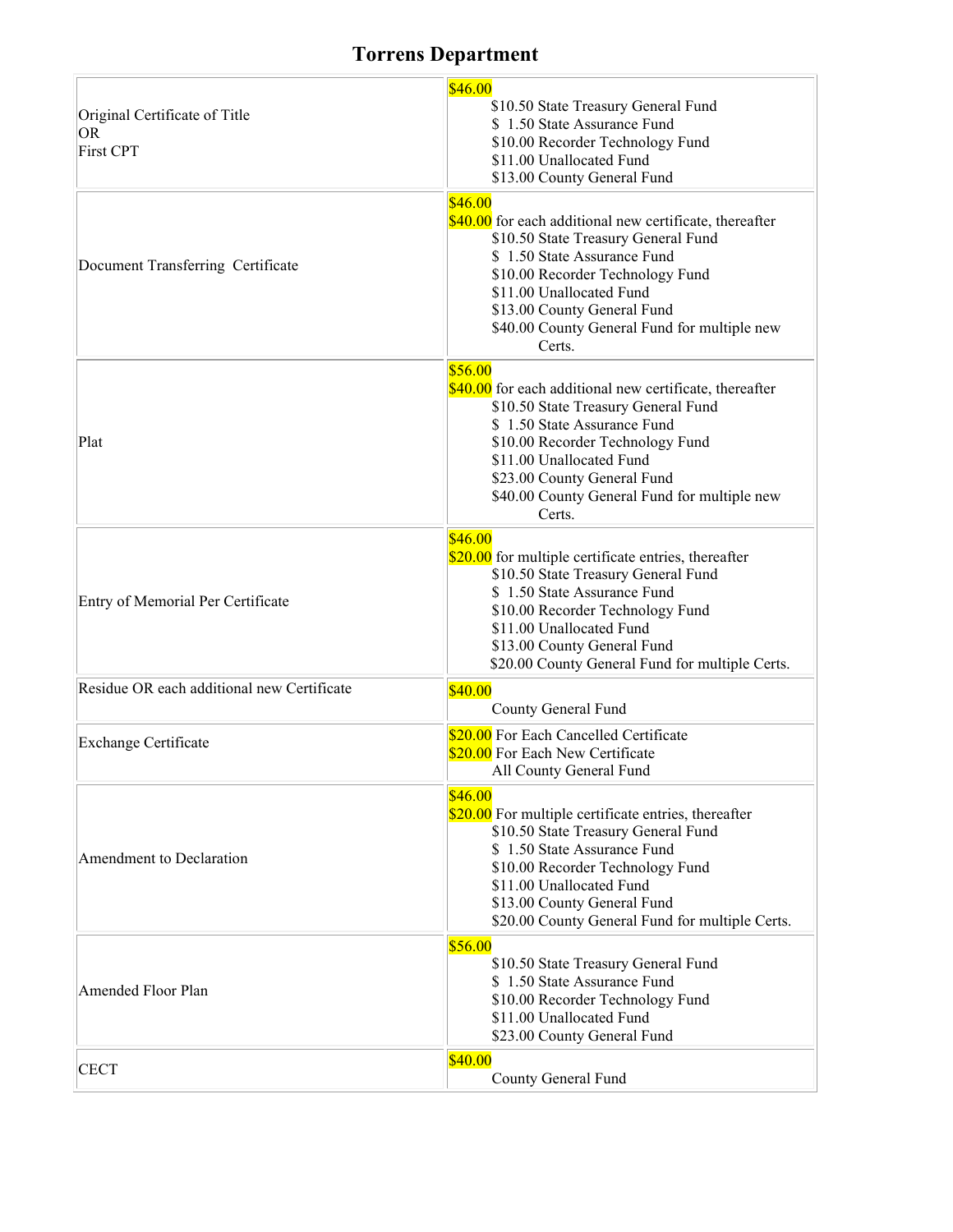# **Torrens Department Continued**

| Amendment to CIC declaration, including a supplemental<br>declaration, and plat | \$46.00<br>\$20.00<br>\$10.50 State Treasury General Fund<br>\$1.50 State Assurance Fund<br>\$10.00 Recorder Technology Fund<br>\$11.00 Unallocated Fund<br>\$13.00 County General Fund<br>\$20.00 County General Fund for multiple Certs.                                                                      |
|---------------------------------------------------------------------------------|-----------------------------------------------------------------------------------------------------------------------------------------------------------------------------------------------------------------------------------------------------------------------------------------------------------------|
| Condominium or CIC plat or amendment                                            | \$56.00<br>\$10.50 State Treasury General Fund<br>\$1.50 State Assurance Fund<br>\$10.00 Recorder Technology Fund<br>\$11.00 Unallocated Fund<br>\$23.00 County General Fund                                                                                                                                    |
| Section 515B CIC affecting 2 or more units                                      | \$46.00 for first ten affected certificates<br>\$10.00 for each additional affected certificate<br>\$10.50 State Treasury General Fund<br>\$1.50 State Assurance Fund<br>\$10.00 Recorder Technology Fund<br>\$11.00 Unallocated Fund<br>\$13.00 County General Fund<br>\$10.00 County General Fund (for add'l) |
| Certified Copy of a plat of the SURVEY                                          | \$46.00<br>\$10.50 State Treasury General Fund<br>\$1.50 State Assurance Fund<br>\$10.00 Recorder Technology Fund<br>\$11.00 Unallocated Fund<br>\$13.00 County General Fund                                                                                                                                    |
| Registered Land Survey                                                          | \$56.00<br>\$10.50 State Treasury General Fund<br>\$1.50 State Assurance Fund<br>\$10.00 Recorder Technology Fund<br>\$11.00 Unallocated Fund<br>\$23.00 County General Fund                                                                                                                                    |
| Certified Copy of Registered Land Survey                                        | \$20.00<br>County General Fund (Large Size)                                                                                                                                                                                                                                                                     |
| Condition of Register (Certified)<br>(See below)                                | \$50.00<br>County General Fund                                                                                                                                                                                                                                                                                  |
| Non-Certified Copy of Certificate of Title                                      | As determined by the County Board                                                                                                                                                                                                                                                                               |
| Well Disclosure Certificate                                                     | \$50.00<br>\$42.50 State Treasury General Fund<br>\$7.50 County General Fund                                                                                                                                                                                                                                    |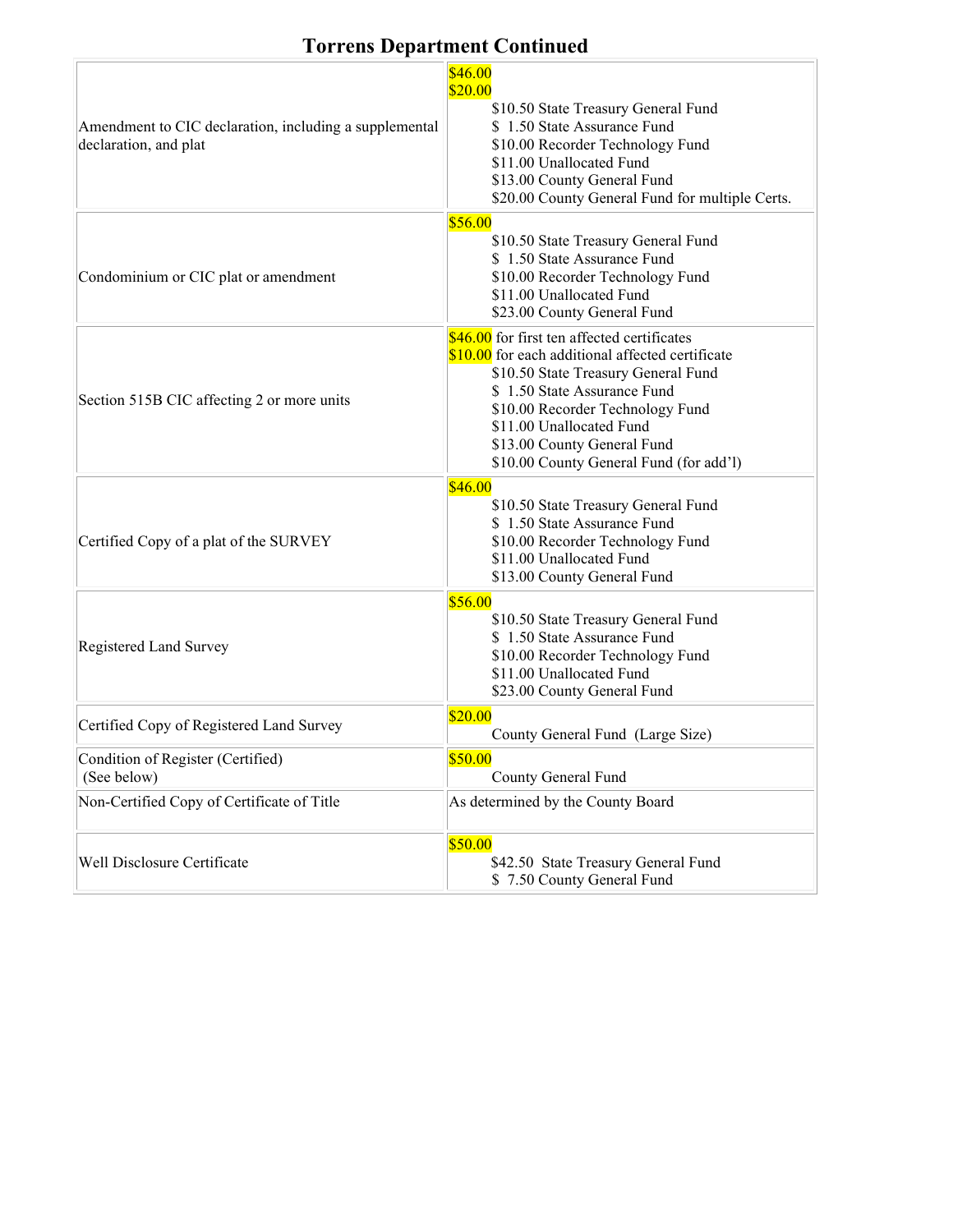# **Tax Liens**

| Federal Tax Liens             | \$46.00<br>\$10.50 State Treasury General Fund<br>\$10.00 Recorder Technology Fund<br>\$11.00 Unallocated Fund<br>\$14.50 County General Fund |
|-------------------------------|-----------------------------------------------------------------------------------------------------------------------------------------------|
| State Tax Lien                | No Charge                                                                                                                                     |
| <b>State Tax Lien Release</b> | \$30.00<br>\$30.00 County General Fund                                                                                                        |

## **Fees for selected counties**

| Agricultural Conservation Fee<br>(Anoka, Dakota, Ramsey, Wright, Carver, Hennepin,<br>Scott, Washington, Waseca, Winona) | \$5.00<br>Paid in addition to deed tax or mortgage registration tax |
|--------------------------------------------------------------------------------------------------------------------------|---------------------------------------------------------------------|
| State Deed Tax Exceptions:<br>Hennepin and Ramsey                                                                        | Purchase price times $.0034 =$ Deed Tax                             |
| Mortgage Registration Tax Exceptions:<br>Hennepin and Ramsey                                                             | Mortgage amount times $.0024 = Mtg$ . Reg. Tax                      |

Recommended and prepared by: Minnesota County Recorder's Association Revised: 07-23-2006